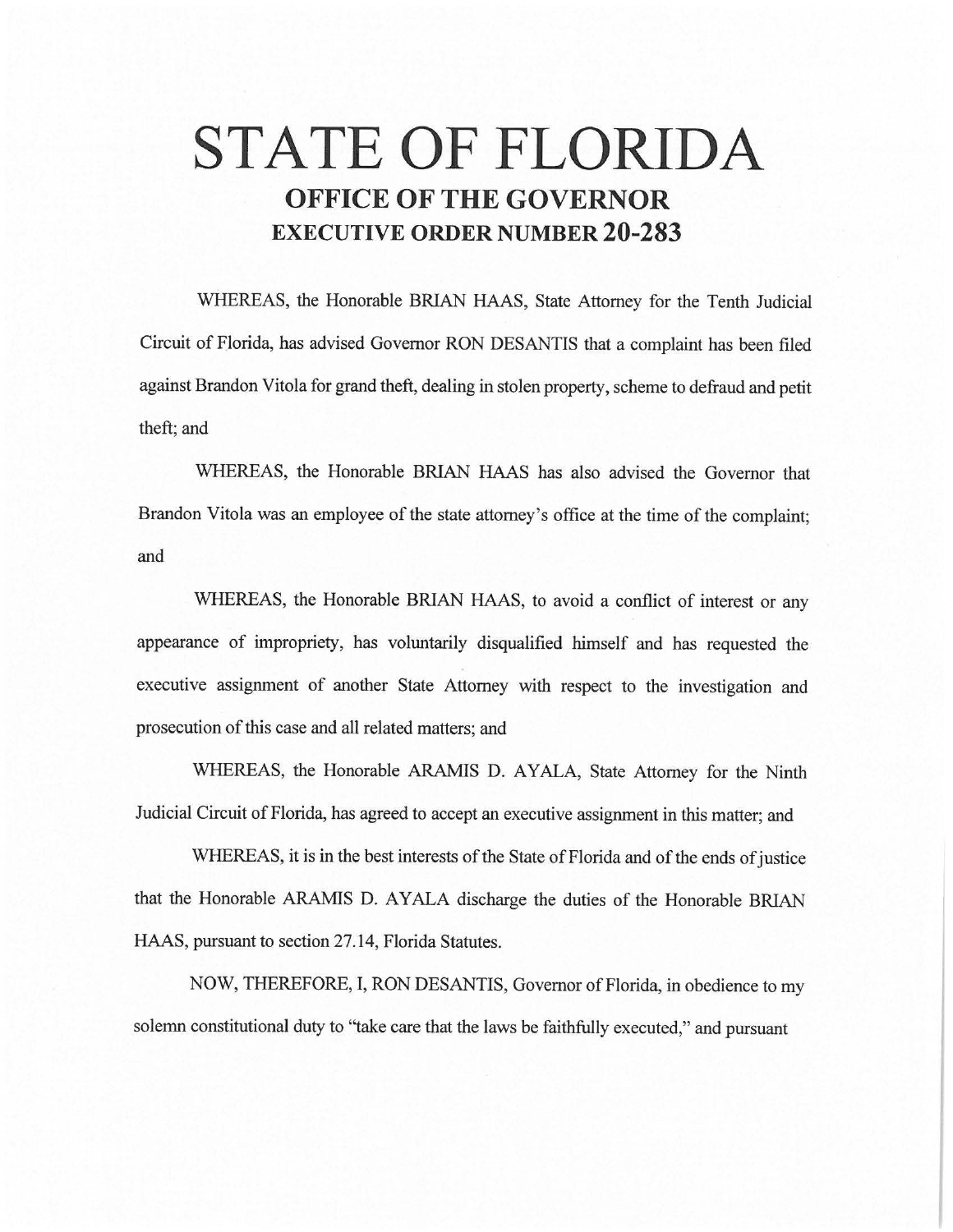to the Constitution and laws of the State of Florida, issue the following Executive Order, effective immediately:

## Section 1.

The Honorable ARAMIS D. AYALA, State Attorney for the Ninth Judicial Circuit of Florida, referred to as the "Assigned State Attorney," is assigned to discharge the duties of the Honorable BRJAN HAAS, State Attorney for the Tenth Judicial Circuit of Florida, as they relate to the investigation, prosecution, and all matters related to Brandon Vitola.

#### Section 2.

The Assigned State Attorney or one or more Assistant State Attorneys and Investigators, who have been designated by the Assigned State Attorney, shall proceed immediately to the Tenth Judicial Circuit of Florida, and are vested with the authority to perform the duties prescribed herein.

## Section 3.

All residents of the Tenth Judicial Circuit are requested, and all public officials are directed, to cooperate and render whatever assistance is necessary to the Assigned State Attorney, so that justice may be served.

### Section 4.

The period of this Executive Assignment shall be for one (1) year, to and including November 17, 2021.